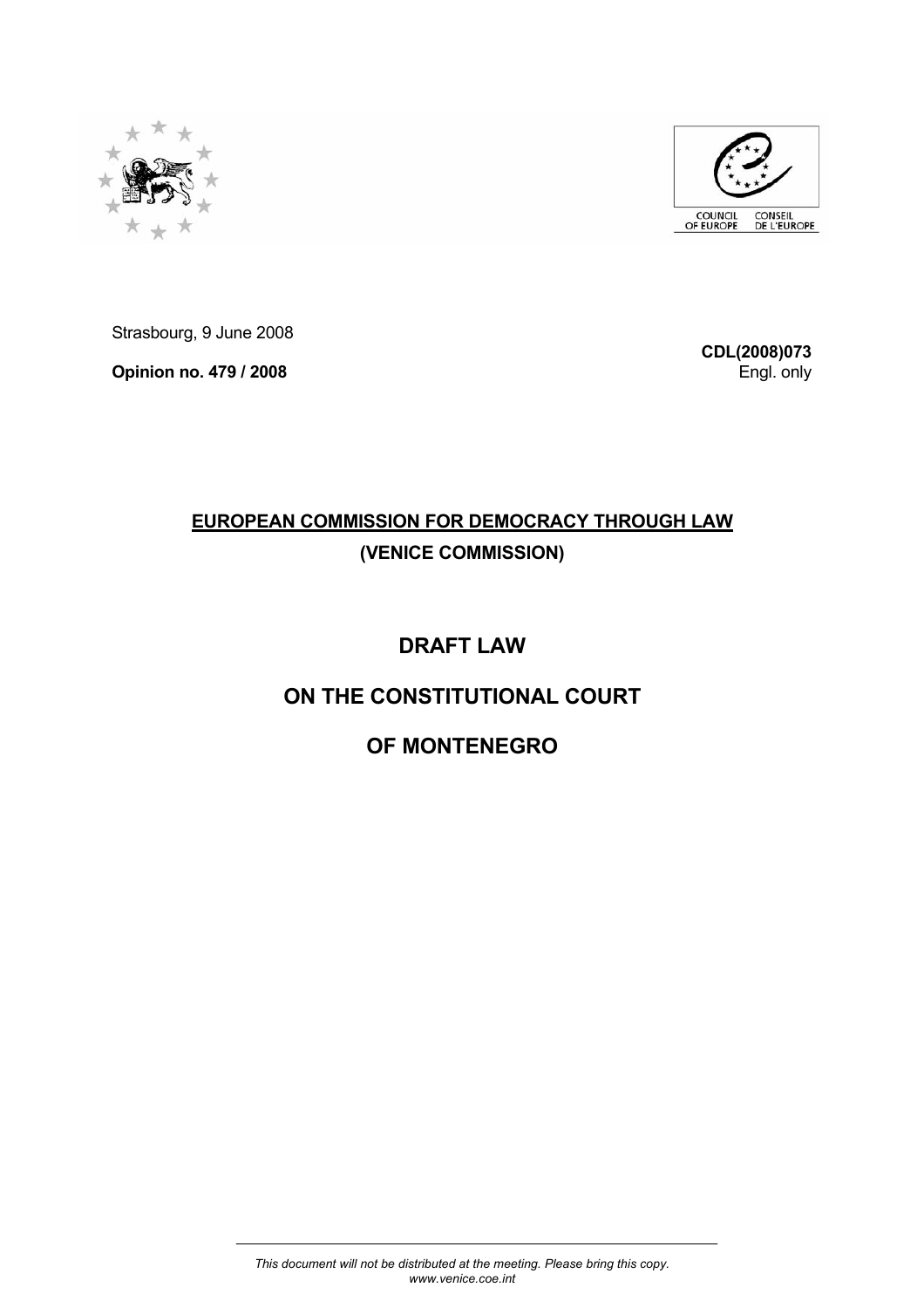# *Law on the Constitutional Court of Montenegro*

# **I GENERAL PROVISIONS**

#### **Article 1**

 This Law shall regulate the organization of the Constitutional Court of Montenegro (hereinafter referred to as the Constitutional Court), the proceedings before the Constitutional Court, legal effect of its decisions and other issues relevant for the work of the Constitutional Court.

# **Article 2**

 The Constitutional Court shall decide on issues falling within the scope of its jurisdiction which are defined by the Constitution of Montenegro (hereinafter referred to as the Constitution).

# **Article 3**

The work of the Constitutional Court shall be public.

 Publicity shall be ensured through publication of decisions, issuing of media releases and otherwise, in accordance with this Law.

 The Constitutional Court may exclude the public from a session or a part thereof, if this is necessary in order to keep a secret, maintain public order, protect morals and respect for private and family life of the participants in proceedings.

 Exclusion of the public shall not include the participants in proceedings, their attorneys and persons summoned.

The sessions of the Constitutional Court on deliberation and voting shall be closed.

 Decisions of the Constitutional Court of Montenegro shall be published in the Official Gazette of Montenegro.

 The Constitutional Court shall issue Bulletin in which it shall publish decisions and orders.

#### **Article 4**

 The funds for the operation of the Constitutional Court shall be provided in the State Budget.

Proposal for the allocation of budgetary resources shall be established by the Constitutional Court and it shall submit it to the Government.

 President of the Constitutional Court shall have the right to participate in the work of the session of the Parliament discussing the proposal for the budget of the Constitutional Court.

# **Article 5**

The seat of the Constitutional Court shall be in Podgorica.

#### **Article 6**

 The method of work and of decision-making of the Constitutional Court shall be regulated by this Law, and it shall be regulated in more details by the Rules of Procedure of the Constitutional Court of Montenegro (hereinafter referred to as the Rules of Procedure).

# **II – ORGANIZATION OF THE CONSTITUTIONAL COURT**

# **a) President and judge of the Constitutional Court**

# **Article 7**

The President and judge of the Constitutional Court shall be elected and dismissed in a manner and under conditions prescribed by the Constitution.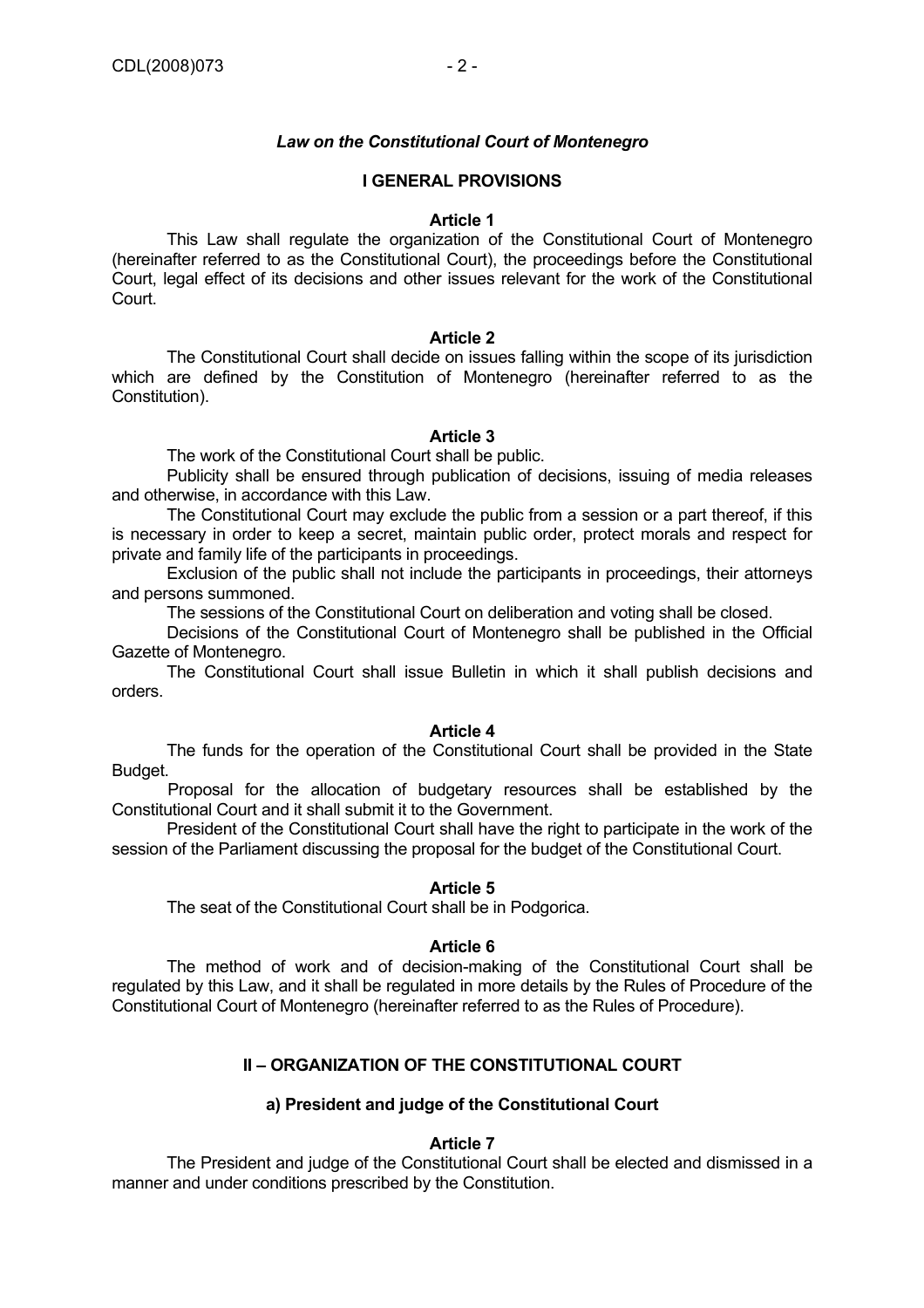The wording of the oath shall be as follows: "I swear that I shall judge in accordance with the Constitution and law and that I shall perform my duty honourably, conscientiously and impartially".

# **Article 8**

 Judge of the Constitutional Court shall submit request for termination of office before the expiry of the term for which he has been elected, to the President of Montenegro and to the Parliament.

 If the Parliament does not adopt a decision on the request referred to in paragraph 1 above within three months as of the date of its submission, the office of the judge of the Constitutional Court shall terminate upon the expiry of that time-limit.

### **Article 9**

 The Constitutional Court may decide that the President or the judge of the Constitutional Court against whom criminal proceedings have been instituted shall not exercise his office until those proceedings are terminated.

 The decision referred to in paragraph 1 above shall be taken at the proposal of the President of the Constitutional Court in respect of judges of the Constitutional Court, or at the proposal of at least three judges of the Constitutional Court in respect of the President of the Constitutional Court.

 The decision referred to in paragraphs 1 and 2 above shall be passed by the Constitutional Court, by majority vote of all the judges.

# **Article 10**

 The Constitutional Court shall notify the President of Montenegro and the Parliament of the expiry of the term of office of a judge of the Constitutional Court and of the fact that the judge has met the old-age pension requirements, no later than six months before the requirements for termination of office are fulfilled.

# **Article 11**

 The President of the Constitutional Court shall represent the Constitutional Court, convene and chair its sessions, coordinate the work of the Constitutional Court, ensure the implementation of the acts of the Constitutional Court and perform other duties laid down by this Law, the Rules of Procedure and other acts of the Constitutional Court.

# **Article 12**

 The Constitutional Court shall designate a judge who shall substitute the President of the Constitutional Court in instances when he is absent or prevented from performing his duties.

 In case of termination of office of the President of the Constitutional Court, until the new President is elected the office of the President shall be performed by the judge acting as his substitute, in accordance with the rights and duties of the President.

# **Article 13**

 A judge of the Constitutional Court who was employed when he was elected judge of the Constitutional Court shall have the right to return to the position he had held or to another position corresponding to his professional field and level of education within three months after the termination of his office of a judge of the Constitutional Court.

# **Article 14**

The President and judges of the Constitutional Court shall have their official attire  $-$  a judicial gown.

 The design of the gown and the manner of wearing the gown shall be prescribed by the Rules of Procedure.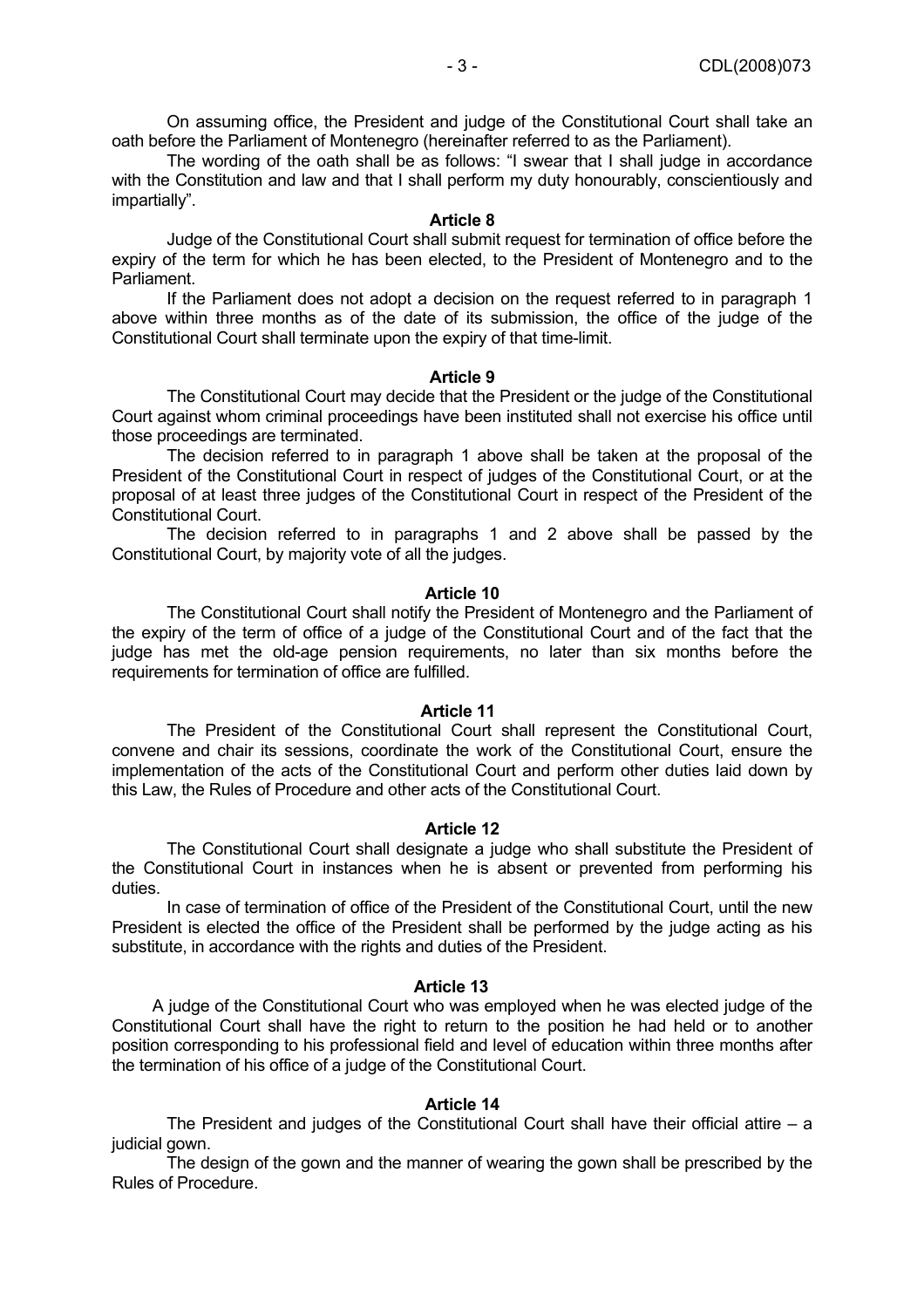The President and the judges of the Constitutional Court shall have identity card. The form and contents of the identity card shall be prescribed by the Constitutional Court, by a separate act.

## *b) Secretary General*

### **Article 16**

The Constitutional Court shall have a Secretary General, who shall be appointed and dismissed by the Constitutional Court for the period of five years with the possibility of reappointment.

The Secretary General shall be accountable to the Constitutional Court for his work.

 The Secretary General may have a Deputy, who shall be appointed and dismissed by the Constitutional Court for the period of five years with the possibility of re-appointment.

# *c) Office of the Constitutional Court*

### **Article 17**

 The Constitutional Court shall form the Office of the Constitutional Court to perform specialized and other activities (hereinafter referred to as the Office).

Specialized activities falling within the jurisdiction of the Constitutional Court shall be performed by the advisors who shall be appointed and dismissed by the Constitutional Court for the period of five years with the possibility of re-appointment.

 The organization, activities and manner of operation of the Office shall be regulated by an act of the Constitutional Court.

The Secretary General shall manage and be accountable for the work of the Office.

### **Article 18**

 The salaries of the Secretary General and his Deputy shall be fixed by the Constitutional Court at the salary rate fixed for the Secretary General of the Parliament and his Deputy.

 The rights and duties of the Constitutional Court staff, which are not regulated by this Law, shall be governed by the legislation on civil servants and government employees.

# **III - PROCEEDINGS BEFORE THE CONSTITUTIONAL COURT AND LEGAL EFFECT OF ITS DECISIONS**

# *1. Common provisions*

#### **Article 19**

The proceedings before the Constitutional Court shall not be subject to the fee.

 The participants in proceedings before the Constitutional Court shall bear their own expenses.

 Without prejudice to paragraph 2 above, the Constitutional Court may reimburse expenses to other persons summoned and determine a fee for their participation in proceedings.

#### **Article 20**

 If a matter of procedure before the Constitutional Court is not regulated by this Law, the provisions of relevant procedural laws shall apply *mutatis mutandis*.

 The matters which have not been regulated within the meaning of paragraph 1 above shall be determined in each individual case by the Constitutional Court.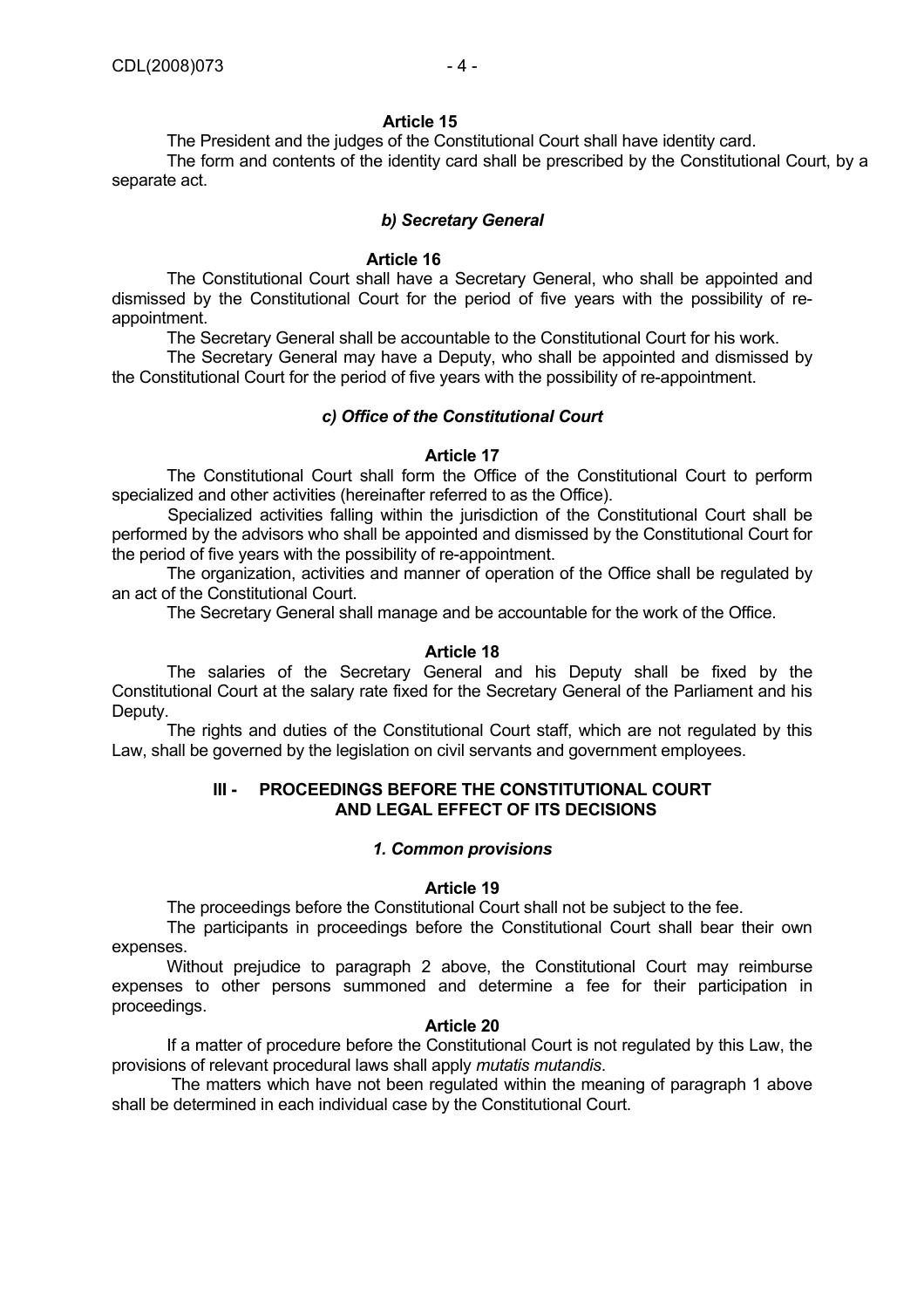## **a) Participants in proceedings**

#### **Article 21**

Participants in proceedings shall be as follows:

 1. court, other state administration authority, local self-government authority and Members of the Parliament;

2. anyone on whose initiative the proceedings have been initiated;

 3. the authority which enacted a law, other regulation and general act, statute or another general act of local self-government reviewed for its constitutionality and legality;

 4. submitter of constitutional complaint, as well as state authority or organization vested with public authority, against the act of which the constitutional complaint has been filed;

 5. The Parliament and the President of Montenegro when it is being decided whether the President of Montenegro violated the Constitution;

 6. courts and other state administration authorities, local self-government authorities accepting or rejecting jurisdiction, as well as a person unable to exercise his right as a result of acceptance or rejection of jurisdiction;

 7. political party or non-governmental organization the ban on work of which is being decided upon;

 8. anyone at whose request proceedings for resolution of electoral dispute and dispute related to referendum are being conducted, as well as the authority in charge of administration of the election or the authority in charge of administration of the referendum, in connection with the electoral activity of which the dispute has been initiated;

 9. authorities competent to undertake measures and actions during the state of war or emergency and persons challenging those actions and measures; and

10. other persons, in accordance with the law.

#### **Article 22**

 Participants in proceedings and other persons may request access to the case files and may copy those files, except for the files which are the reason to exclude the public, in accordance with the Rules of Procedure.

 Persons referred to in paragraph 1 above shall bear the expenses of copying of the files.

#### **Article 23**

 Participant in proceedings referred to in Article 21 above shall have a right and a duty to give proposals, to provide necessary data and information during the proceedings and hearings, to present and explain his position and reasons during the proceedings, to answer the allegations and reasons of other participants in proceedings, and to submit evidence and to undertake other actions relevant for the determination of the Constitutional Court.

 Participant in the proceedings may withdraw his petition, complaint or initiative during the proceedings.

#### **Article 24**

 An authority or another legal entity shall be represented in proceedings before the Constitutional Court by persons duly authorized by law or general act.

 Persons duly authorized by a participant in proceedings may also participate in the proceedings before the Constitutional Court.

# *b)* **Preliminary procedure**

#### **Article 25**

 Submissions addressed to the Constitutional Court shall be delivered by post or to the Constitutional Court directly and must be signed.

 Submissions sent by telefax, telegrams addressed to the Constitutional Court, as well as anonymous submissions shall not be deemed submissions whereby the proceedings before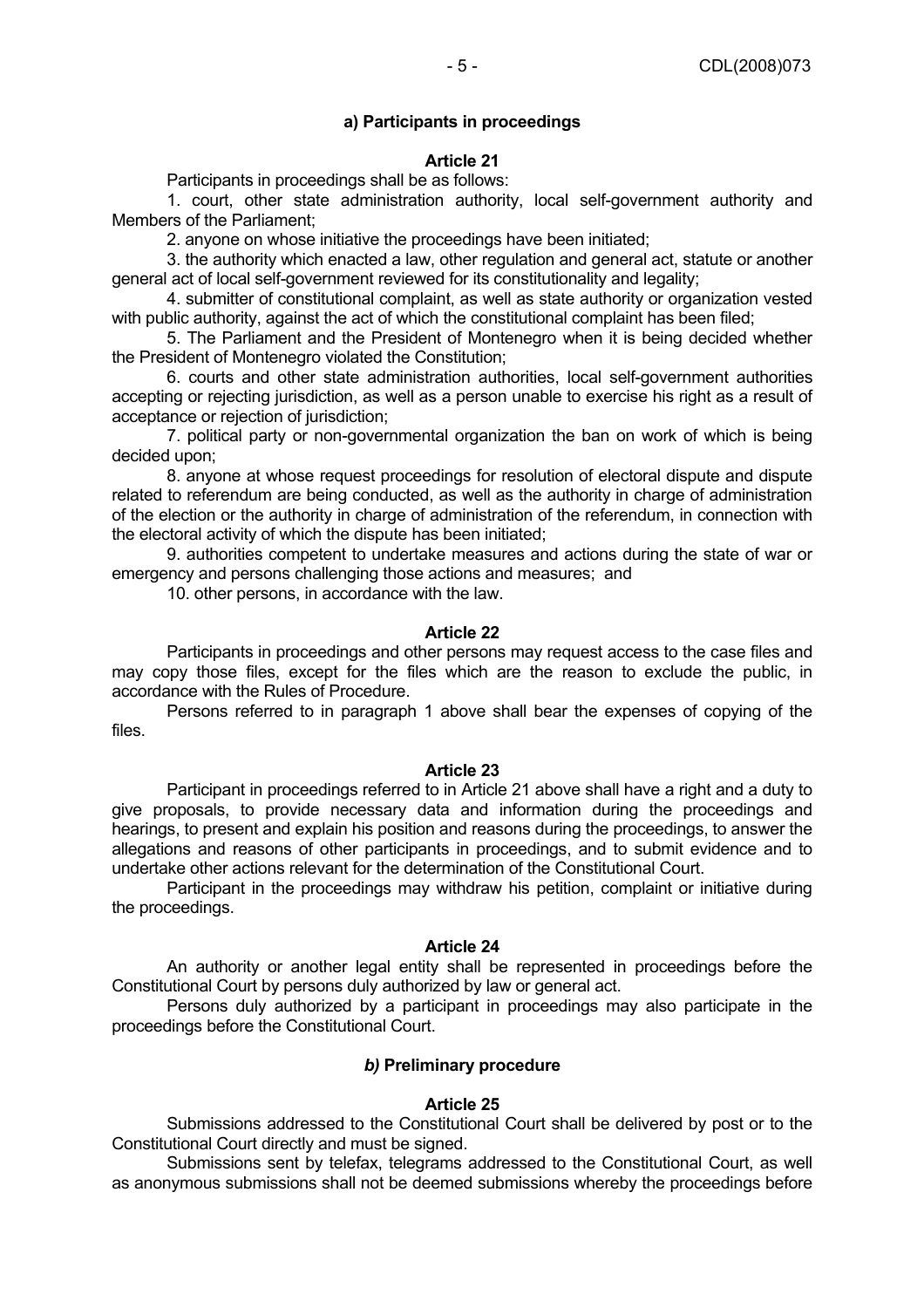the Constitutional Court are instituted, or whereby the institution of the proceedings before the Constitutional Court is initiated.

 Submissions and accompanying documents shall be delivered to the Constitutional Court in three copies.

 Petition, initiative or another submission shall be deemed to have been submitted on the date when they were delivered to the Constitutional Court.

 Where a petition, initiative or another submission are sent by registered mail, the date of delivery to the post office shall be deemed to be the date of delivery to the Constitutional Court.

Without prejudice to the above, the submission concerning the electoral dispute or dispute related to referendum shall be submitted to the Constitutional Court directly.

#### **Article 26**

 A petition, initiative for institution of the proceedings for review of constitutionality and legality, constitutional complaint and appeal shall be examined within the preliminary procedure.

#### **Article 27**

 A petition, initiative for institution of the proceedings, constitutional complaint and appeal shall be subject to preliminary examination by the judge designed under the allocation of tasks (hereinafter referred to as the Judge-Rapporteur), who shall check whether the procedural preconditions and other conditions for conduct of the proceedings and determination of the request have been fulfilled.

#### **Article 28**

 If the submission is incomprehensible, incomplete or if it contains deficiencies precluding its processing, the applicant shall be requested to rectify those deficiencies within a specified time-limit.

#### **Article 29**

 The Constitutional Court shall deliver a copy of the petition, initiative, constitutional complaint or appeal to other participants and it shall specify a period within which they are to submit responses to allegations and evidence contained in those submissions.

 Without prejudice to the above, the Constitutional Court shall not deliver the submissions referred to in paragraph 1 above if it finds that procedural preconditions for initiation and/or conduct of the proceedings have not been fulfilled.

 The response to the petition and initiative shall be given by the authority which enacted the act or the authority authorized by it, and the response to the constitutional complaint shall be given by the authority which enacted the individual act.

 The response to the petition for the ban on the work of a political party or of a nongovernmental organization shall be given by the authority designated by a general act of the political party or of the non-governmental organization

 The response to the complaint about electoral dispute or dispute related to a referendum shall be given by the authority in charge of administration of elections or referendum.

 The response to the complaint about the compatibility of measures and actions undertaken during the state of war and emergency shall be given by the competent authority.

# **Article 30**

 The authority referred to in Article 29, paragraphs 3, 4, 5 and 6 above, shall be obliged to deliver to the Constitutional Court the challenged general act, and/or the necessary documentation and to provide data and information relevant for the conduct of the proceedings and determination within a period specified by the Constitutional Court which must be 15 days at least.

 With respect to the initiative for review of constitutionality of law, and/or constitutionality or legality of another act, which is passed by the Parliament, the Constitutional Court may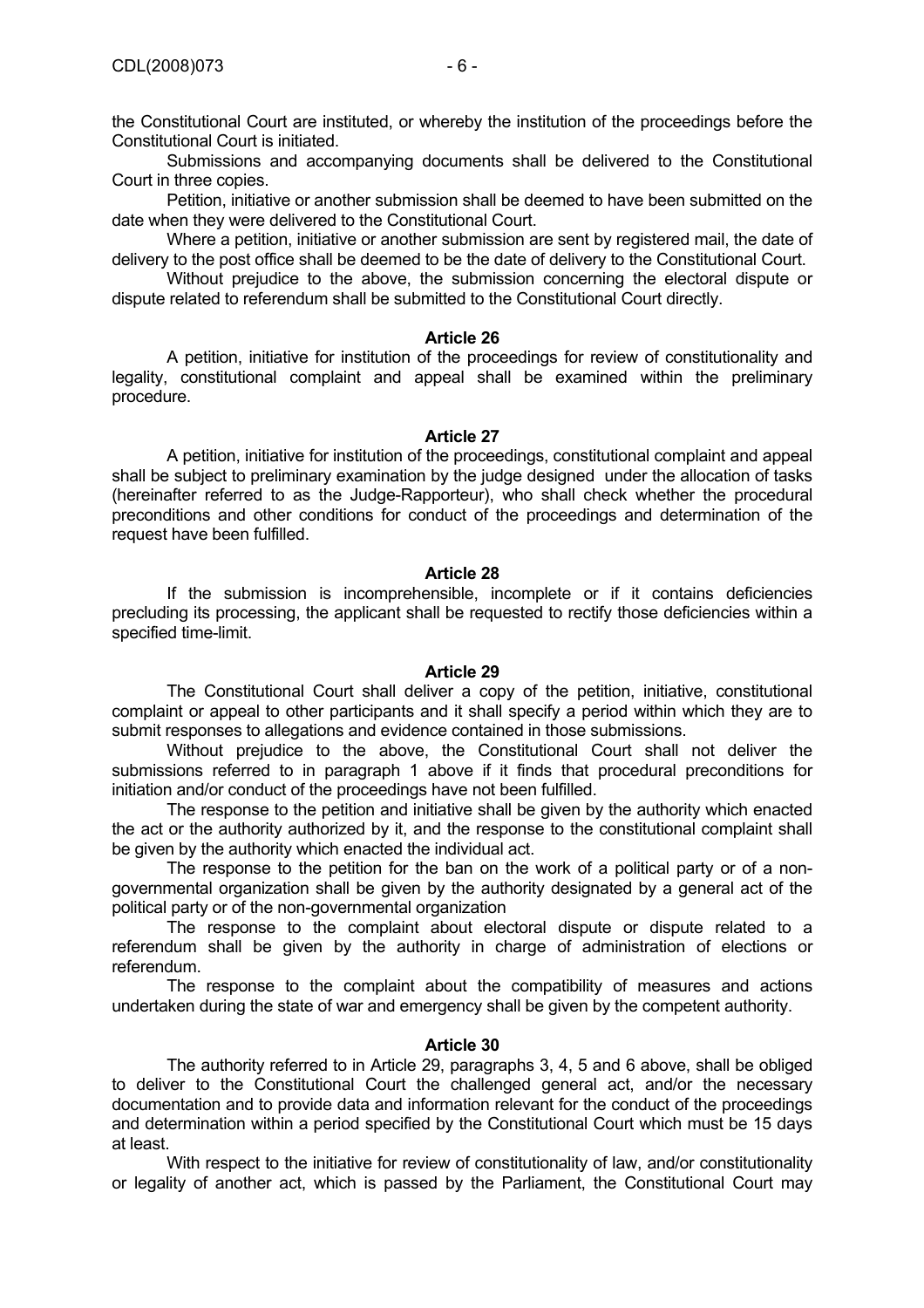request the opinion of the Parliament, i.e. of the competent working body of the Parliament, before it institutes the proceedings.

# **Article 31**

 If the Constitutional Court does not receive a response, opinion, documentation, requested data and information within the prescribed time-limit, the proceedings may be resumed.

## **Article 32**

 The Constitutional Court shall reject a petition, initiative, constitutional complaint or other submission initiating proceedings:

1) if it determines that it is not competent to issue a decision;

2) if it was not submitted within the prescribed time-limit;

 3) if within the prescribed time-limit the applicant did not rectify deficiencies which preclude processing;

4) if it finds that it made a decision on the same matter previously and

 5) if other preconditions for conduct of the proceedings and determination do not exist to conduct the proceedings and determine the matter.

### **v)** *Public hearing*

### **Article 33**

 The Constitutional Court shall hold a public hearing, in proceedings for review of constitutionality or legality, in proceedings for resolution of electoral disputes, as well as in proceedings for ban on the work of a political party or a non-governmental organization.

 The Constitutional Court may decide not to hold a public hearing in proceedings for review of constitutionality or legality: if it determines that during the proceedings the matter has been sufficiently clarified and that it can make a decision on the basis of evidence collected without holding a public hearing; if it made a decision on the same matter previously and no new reasons have been presented to make a different decision in that matter, as well as if the requirements for discontinuance of the proceedings have been fulfilled.

 The Constitutional Court may hold a public hearing in other cases as well when it assesses that the holding of a public hearing is necessary, and especially in the event of complex constitutional and legal issue or where a constitutionality and legality question has been raised on which the Constitutional Court has not taken a position.

### **Article 34**

 The participants in proceedings and, when necessary, the representatives of authorities and organizations, scientists and other experts, shall be summoned to the public hearing to give their opinions and clarifications.

 The absence of participants in proceedings and of other persons summoned shall not preclude the Constitutional Court from holding the public hearing.

#### **Article 35**

 In justified cases, the Constitutional Court may postpone or adjourn public hearing and schedule a new public hearing.

#### **Article 36**

 Other issues related to public hearing shall be regulated in more details by the Rules of Procedure.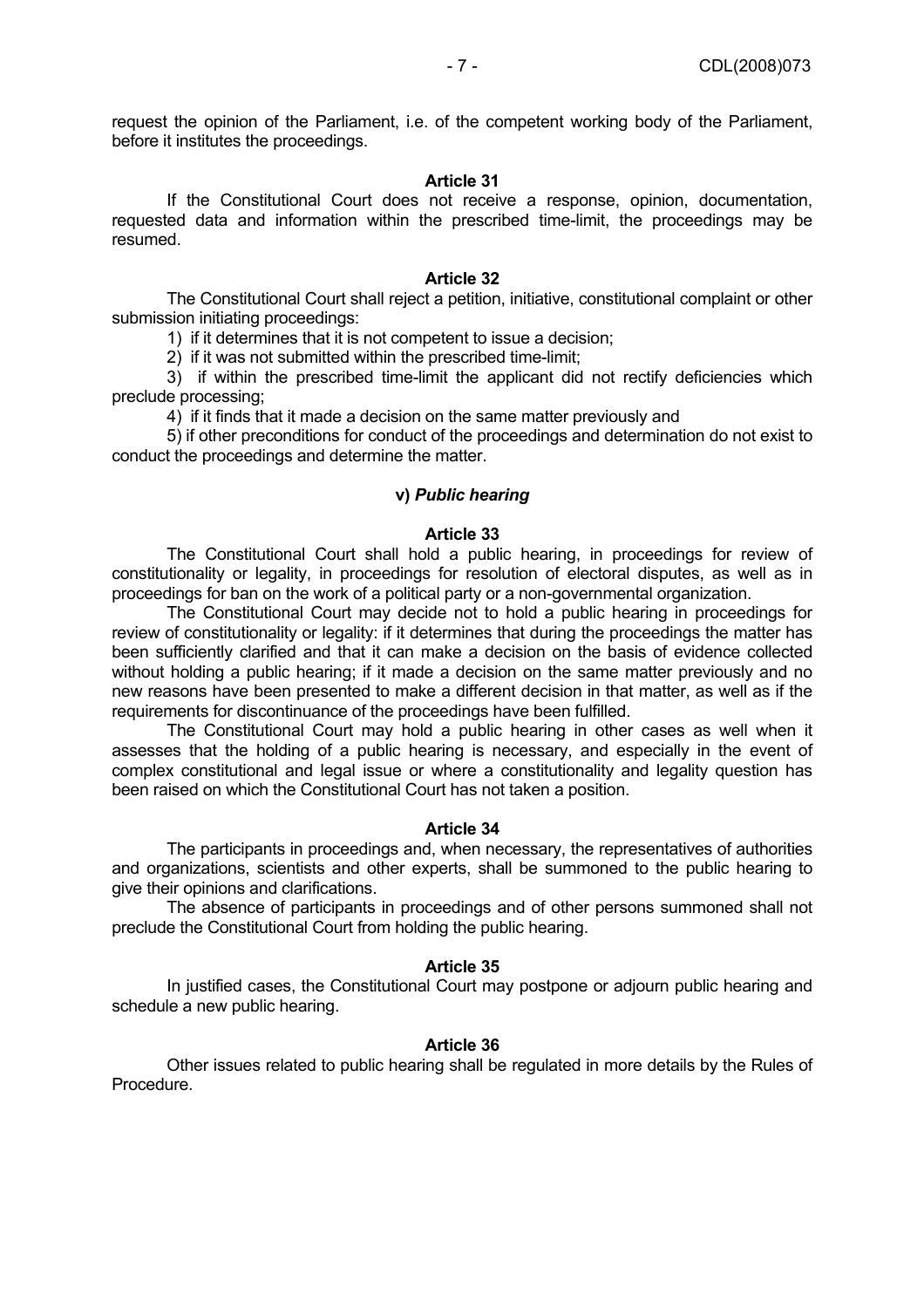# **g) Forms of work of the Constitutional Court**

# **Article 37**

 The Constitutional Court shall decide on matters falling within its jurisdiction at a session.

 The sessions of the Constitutional Court shall be convened and chaired by the President of the Constitutional Court.

 The Constitutional Court may also hold other sessions to clarify the matter in the case, in accordance with the Rules of Procedure.

# *d) Acts of the Constitutional Court*

### **Article 38**

The Constitutional Court shall issue decisions and orders.

# **Article 39**

By a decision, the Constitutional Court shall:

 1) determine that the law, or some of its provisions, does not comply with the Constitution and with ratified and published international treaties;

 2) determine that another regulation or general act, or some of its provisions, does not comply with the Constitution and law, or that at the time when it was in force the same did not comply with the Constitution and law;

 3) determine that the human rights and freedoms guaranteed by the Constitution were violated by an individual act or action;

4) determine whether the President of Montenegro violated the Constitution;

5) resolve the conflict of jurisdiction;

6) decide on the ban on work of a political party or of a non-governmental organization;

7) decide on electoral disputes and disputes related to referendum;

 8) decide on compatibility with the Constitution of measures and actions of public authorities undertaken during the state of war and emergency;

9) reject the petition for determination of unconstitutionality and illegality;

10) reject the constitutional complaint and appeal;

 11) determine the manner of rectifying the consequences occurring as a result of enforcement of general act incompatible with the Constitution and law.

### **Article 40**

By an order, the Constitutional Court shall:

1) initiate proceedings;

2) discontinue proceedings in cases laid down under this Law;

 3) suspend the enforcement of an individual act or action, repeal the measure of suspension, or dismiss the request for suspension of enforcement of an individual act or action;

 4) not accept the initiative to initiate proceedings for review of constitutionality or legality; 5) dismiss submissions referred to in Article 32 of this Law;

6) decide on the issues relating to the administration of the procedure .

#### **Article 41**

 The decision and the order of the Constitutional Court shall contain an introduction, operative part and statement of reasons.

#### **Article 42**

 The decisions of the Constitutional Court, except for the decisions upon constitutional complaint and appeal, shall be published in the Official Gazette of Montenegro, and in a manner in which the act upon which the Constitutional Court decided was published.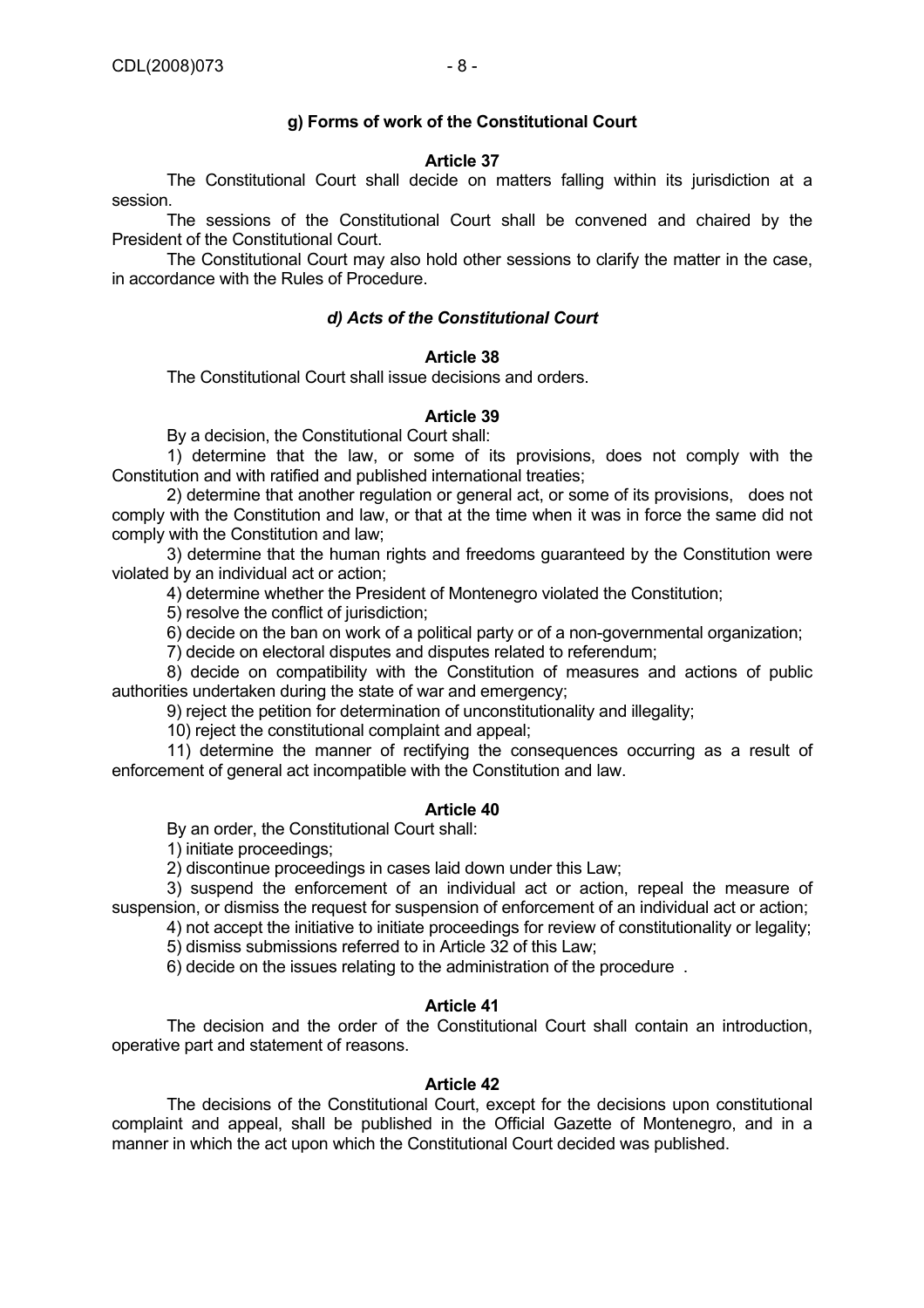A decision upon constitutional complaint and appeal, as well as the order which is important for the protection of constitutionality and legality, may be published in the Official Gazette of Montenegro.

#### *2. Proceedings for review of constitutionality and legality of general acts*

### **Article 43**

 Proceedings for review of constitutionality and legality of general acts shall be initiated by a petition submitted by the petitioner referred to in Article 150 paragraph 2 of the Constitution and when the Constitutional Court institutes proceedings on the basis of an initiative submitted or on its own by an order.

#### **Article 44**

 The petition or initiative for the review of constitutionality and legality of a general act shall contain: the title of the general act, reference to the provision, title and number of the Official Gazette in which it was published, grounds for the petition or initiative, as well as other data relevant for the review of constitutionality and legality.

Where the general act the constitutionality or legality of which has been challenged was not published in the Official Gazette, a certified copy of the act shall be attached, as a rule, to the petition or initiative.

#### **Article 45**

 The proceedings shall be deemed initiated on the date of the submission of the petition to the Constitutional Court, or on the date of issuance of a written order of the Constitutional Court initiating proceedings.

#### **Article 46**

 The Constitutional Court shall not accept the initiative if it finds that there are no grounds to initiate proceedings.

#### **Article 47**

In the proceedings for review of constitutionality and legality of a general act, the Constitutional Court shall not be limited by the petition or initiative.

 If the petitioner or initiator withdraws the petition or initiative, the Constitutional Court shall continue proceedings if it finds grounds for doing so.

### **Article 48**

 During the proceedings, and at the request of the authority which enacted the disputed general act, the Constitutional Court may, before issuing a decision on the constitutionality or legality, stay the proceedings and allow the authority which enacted the general act to rectify unconstitutionalities and illegalities found within a specified time-limit.

 If the unconstitutionality or illegality is not rectified within a specified time-limit, the Constitutional Court shall resume the proceedings.

#### **Article 49**

 The Constitutional Court may suspend the enforcement of an individual act or action at the request of the petitioner or initiator if he demonstrates that enforcement will cause irreversible detrimental consequences.

 If during the proceedings the Constitutional Court determines that the reasons for the suspension of enforcement of an individual act or action, which have been undertaken based on the general act the constitutionality or legality of which is reviewed, have ceased, it shall repeal that measure.

 The Constitutional Court shall reject a request for suspension of the enforcement of individual acts or actions after it makes the decision.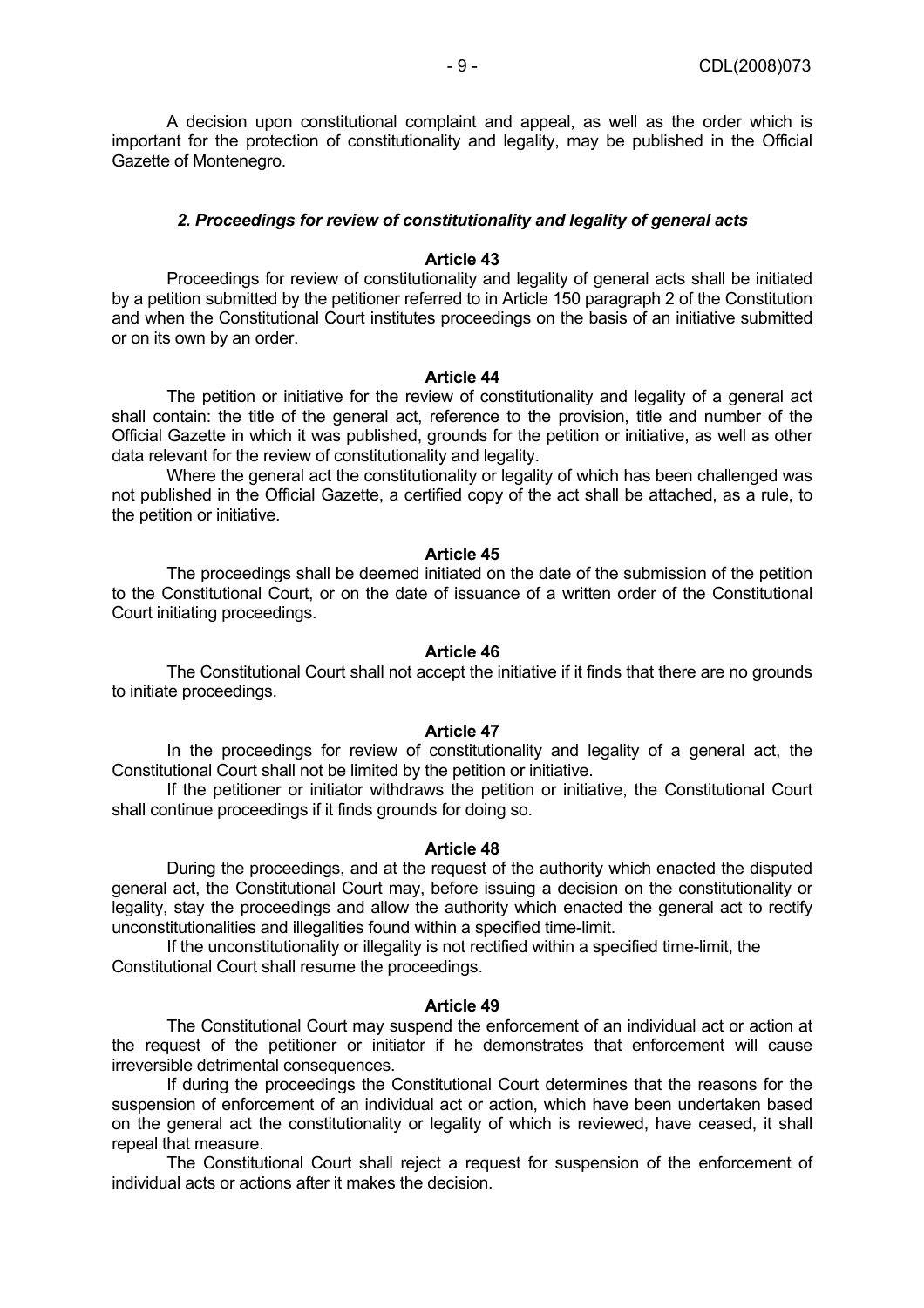If in proceedings pending before a court, the question of compatibility of the law with the Constitution and ratified and published international treaties or of other regulations and general acts with the Constitution and law is raised, the court shall stay the proceedings and initiate proceedings for review of constitutionality or legality of that act before the Constitutional Court.

# **Article 51**

The Constitutional Court shall discontinue proceedings:

1) if during the proceedings the law was harmonised with the Constitution and with ratified and published international treaties, and/or if another regulation and general act were harmonised with the Constitution and law, and the Constitutional Court did not find that a decision should be issued because the consequences of the unconstitutionality or illegality have not been rectified;

2) if during the proceedings the petition for review of constitutionality or legality of general act has been withdrawn and the Constitutional Court has not found the grounds to continue the proceedings on its own initiative;

3) if the proceedings were initiated based on wrongly established facts and

4) if during the proceedings the procedural preconditions for conduct of the proceedings cease to exist.

# **Article 52**

 The provisions of Articles 43 – 51 above shall apply in the proceedings for review of constitutionality or legality of general acts of political parties and non-governmental organizations.

# **Article 53**

If it establishes that the provisions of a general act of a political party or of a nongovernmental organization do not comply with the Constitution and law, those provisions shall cease to be valid on the date of publication of the decision of the Constitutional Court.

# **Article 54**

 The decision of the Constitutional Court defining the manner of rectifying the consequences which resulted from the implementation of a general act incompatible with the Constitution, with ratified and published international treaties or law shall have legal effect from the date of its publication in the Official Gazette of Montenegro.

# **Article 55**

 Regulations and other general acts enacted to implement laws and other regulations, which have been found to be incompatible with the Constitution and law, shall not apply as of the date of publication of the decision of the Constitutional Court.

 Enforcement of legally binding individual acts enacted based on regulations which are not applicable any longer, may not be allowed or implemented, and if the enforcement has already commenced it shall be terminated.

# **Article 56**

 Anyone whose right was violated by a final or legally binding individual act, enacted based on law or other regulation and general act which has been found to be incompatible with the Constitution, with ratified and published international treaties or law by a decision of the Constitutional Court, shall have right to request the competent authority to amend that individual act.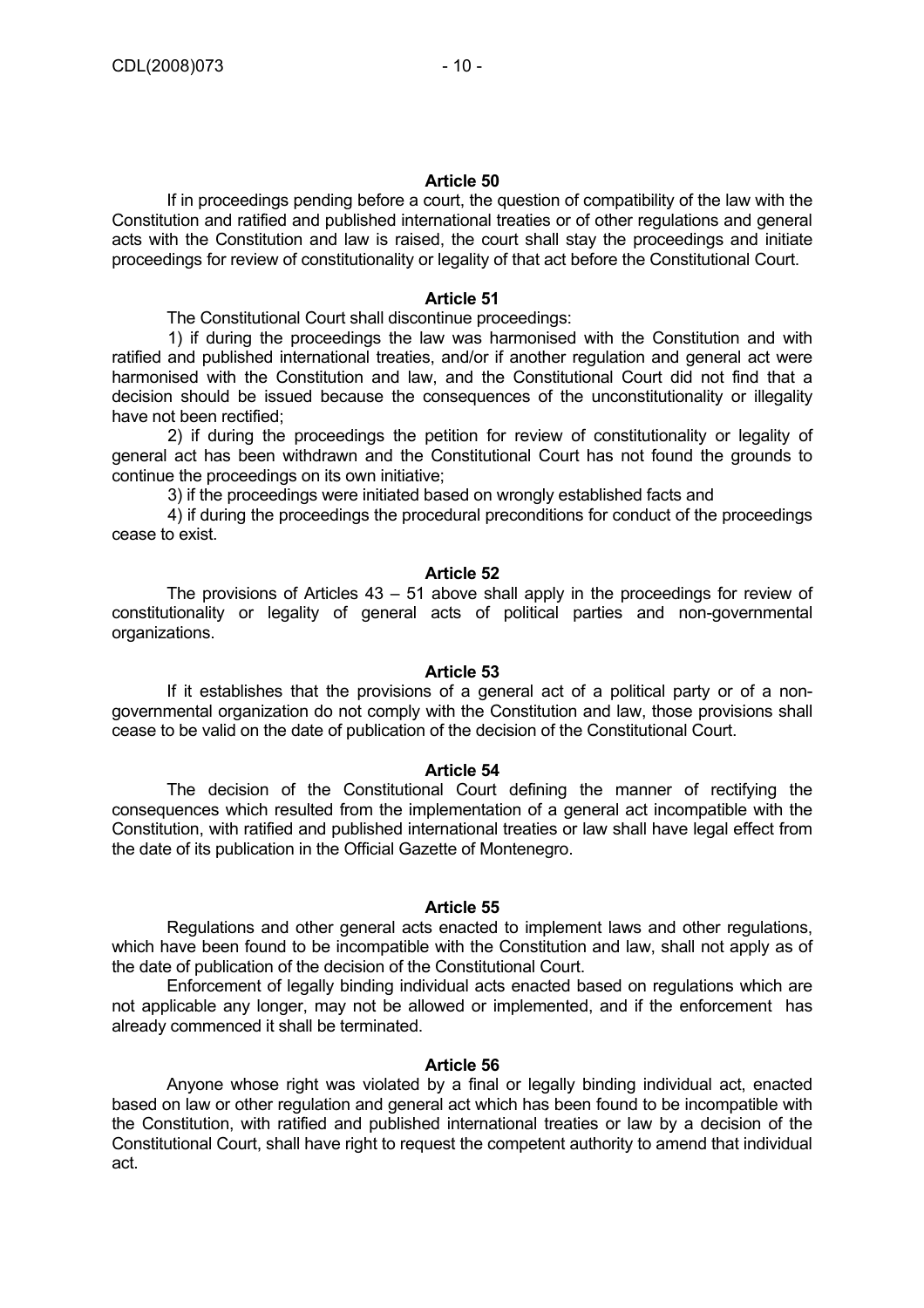The petition for the amendment of the final or legally binding individual act enacted based on law or other regulation and general act which has been found to be incompatible with the Constitution, ratified and published international treaties or law by a decision of the Constitutional Court, may be submitted within six months as of the date of publication of the decision in the Official Gazette of Montenegro, if more than two years has not passed between the delivery of the individual act and the submission of the request.

#### **Article 57**

 If during the proceedings, the general act ceased to be valid or has been harmonized with the Constitution, ratified and published international treaties or law, but the consequences of unconstitutionality and illegality have not been rectified, the Constitutional Court may establish by a decision that the general act was incompatible with the Constitution, ratified and published international treaties or law.

The decision of the Constitutional Court referred to in paragraph 1 above shall have the same legal effect as the decision establishing that the general act is incompatible with the Constitution, ratified and published international treaties or law.

#### *3. Proceedings upon constitutional complaint*

### **Article 58**

 Constitutional complaints may be lodged against an individual act of state authority, local self-government authority or organisation vested with public powers, for the reason of violation of human rights and freedoms guaranteed by the Constitution, after all effective legal remedies have been exhausted.

 All effective legal remedies referred to in paragraph 1 above shall be deemed exhausted within the meaning of this Law, if the complainant in the dispute exhausted all ordinary and extraordinary legal remedies prescribed by law.

## **Article 59**

 Constitutional complaints may be lodged by anyone who believes that his human right and freedom guaranteed by the Constitution was violated by an individual act of state authority, local self-government authority or organisation vested with public powers.

 Constitutional complaint may also be lodged by another natural person or a state authority or organization in charge of the monitoring and realization of human rights and freedoms on behalf of the person referred to in paragraph 1 above on the basis of his authorization.

### **Article 60**

 Constitutional complaint may be submitted within 30 days from the date on which an individual act violating human right or freedom guaranteed by the Constitution was delivered.

 Without prejudice to paragraph 1 above, the Constitutional Court shall grant *restitutio in integrum* to the person who failed to lodge the constitutional complaint within this time-limit for justified reasons, if that person submits an application for *restitutio in integrum* and simultaneously lodges a constitutional complaint within 15 days from the disappearance of reasons which caused him to miss the deadline.

*Restitutio in integrum* cannot be requested after the expiry of a period of three months from the date of missing the deadline referred to in paragraph 1 above.

#### **Article 61**

 Constitutional complaint must contain: the name and surname, the personal identification number of the citizen, the domicile or temporary residence, or name and registered office of the complainant, the name and surname of his attorney, the number and date of the act against which the complaint is lodged and the name of the authority which enacted it, human right or freedom guaranteed by the Constitution that is claimed to have been violated, with the quotation of the constitutional provision guaranteeing this right or freedom, the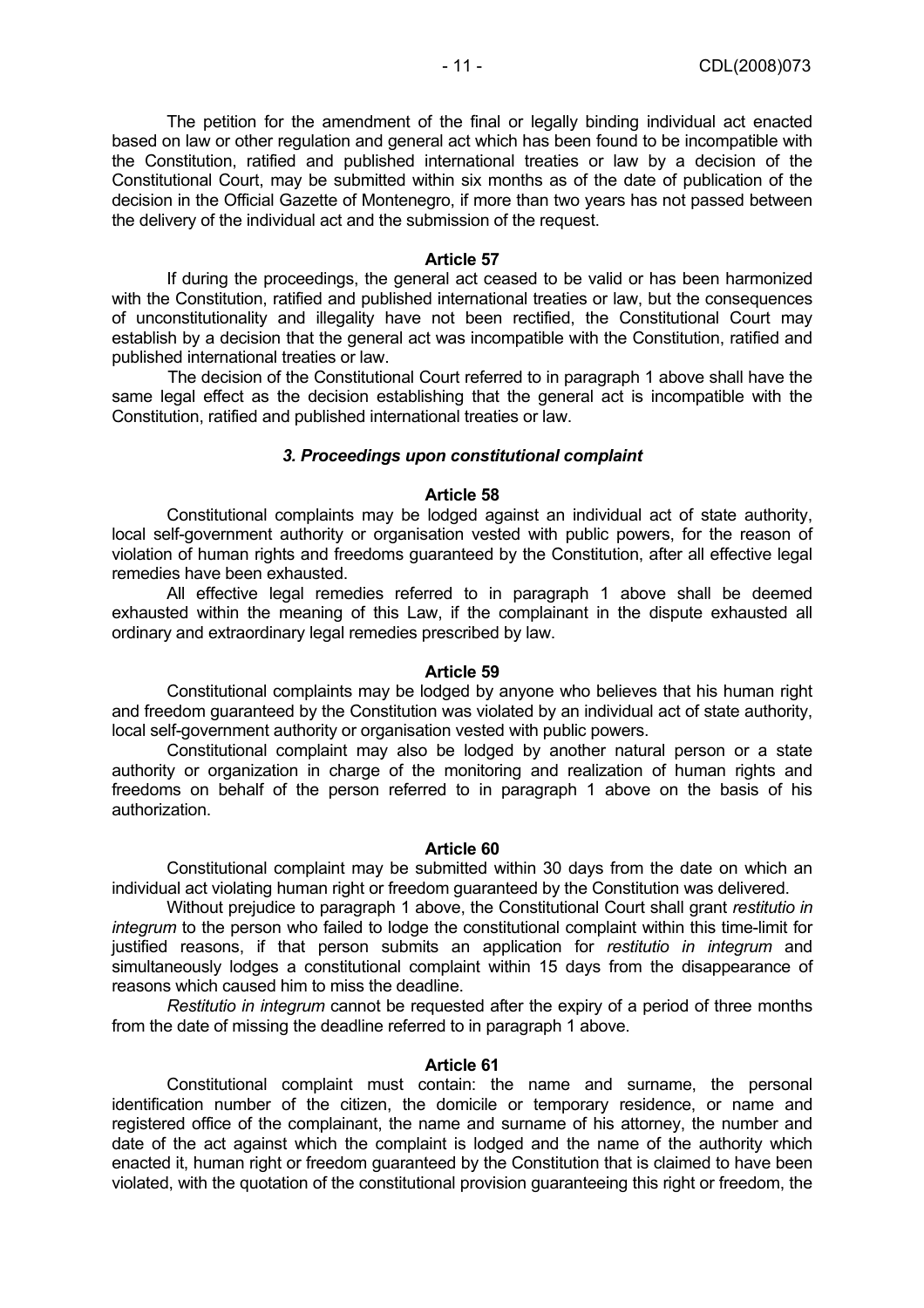cause of complaint and description of the nature of violation or denial of rights, the request on which the Constitutional Court is to decide and the signature of the complainant.

A certified copy of the challenged act, evidence that legal remedies have been exhausted and other evidence of significance for determination, shall be enclosed to the constitutional complaint.

#### **Article 62**

 If a human right or freedom guaranteed by the Constitution of more persons was violated by an individual act, and only some of them lodged constitutional complaint, the decision of the Constitutional Court shall also relate to persons who did not lodge the constitutional complaint, provided that they are in the same legal situation.

### **Article 63**

Constitutional complaint shall not preclude implementation of the individual act against which it was lodged.

 The Constitutional Court shall decide only on the violation of human right or freedom cited in the constitutional complaint.

### **Article 64**

Constitutional complaint may also be delivered to persons who participated in the procedure of enactment of challenged individual act, to send their responses thereto within a specified period, if by that act their right and obligation have been determined.

#### **Article 65**

The Constitutional Court shall discontinue proceedings:

1. if a constitutional complaint was withdrawn;

 2. if the authority which enacted the challenged individual act has annulled, repealed or amended that act in accordance with the request contained in the constitutional complaint or if the action which caused the violation or denial of a human right or freedom guaranteed by the Constitution has terminated, with the consent of the complainant;

3. if other procedural preconditions for conduct of the proceedings cease.

# **Article 66**

The Constitutional Court shall decide on the constitutional complaint by a decision. By a decision, the constitutional complaint shall be granted or dismissed as unfounded.

# **Article 67**

 When the Constitutional Court establishes that a challenged individual act violated a human right or freedom guaranteed by the Constitution, it shall grant the constitutional complaint and repeal that act, entirely or partially and remand the case for repeat procedure to the authority which enacted the repealed act.

 If at the time of passing of the decision of the Constitutional Court the legal effect of challenged individual act terminated, the Constitutional Court shall state by a decision that violation occurred if it finds that a human right or freedom guaranteed by the Constitution was violated.

 The Constitutional Court shall state in the statement of reasons of the decision by which act which constitutional right was violated and the nature of violation.

# **Alternative wording:**

**If it finds that a human right or freedom guaranteed by the Constitution was violated by an individual act, the Constitutional Court shall grant the complaint**.

**The decision of the Constitutional Court granting the complaint shall represent a legal basis for reparation, before the competent authority, in accordance with the law.** 

**If the complainant considers that the violation of a human right or freedom found cannot be rectified in a manner prescribed by paragraph 2 above, the decision of the**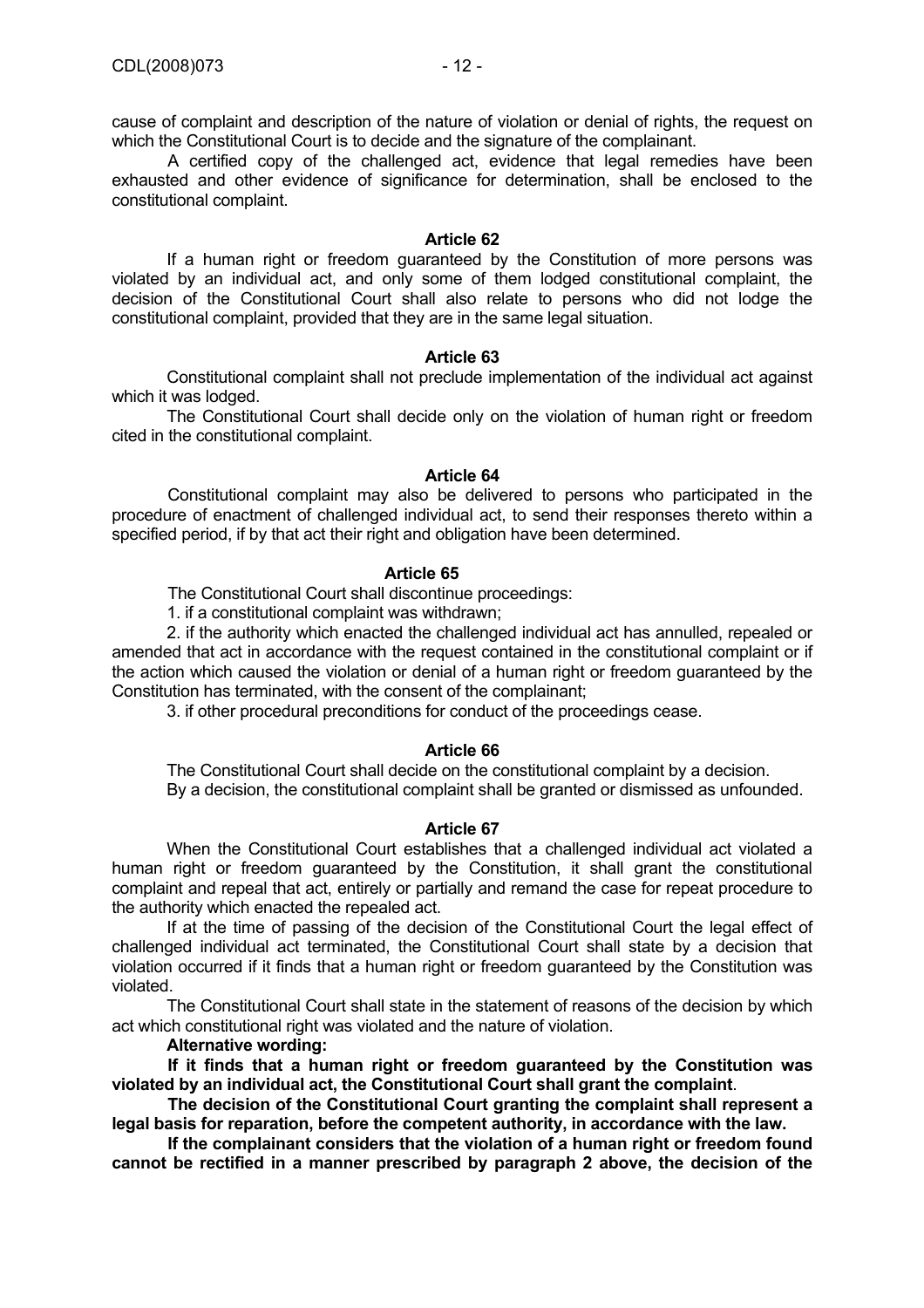**Constitutional Court shall represent a legal basis for repeat procedure before the competent authority.** 

**The request for repeat procedure in accordance with paragraph 3 above may be submitted within three months as of the date of delivery of decision of the Constitutional Court.** 

# **Article 68**

 **In determination of constitutional complaint, the Constitutional Court shall take into account the principles of the European Convention for the Protection of Human Rights and Fundamental Freedoms.** 

#### **Article 69**

When enacting the new act, the competent authority shall be obliged to observe legal reasons of the Constitutional Court expressed in the decision and to make the decision in repeat procedure within a reasonable time.

## **Article 70**

 The decision of the Constitutional Court granting the constitutional complaint shall represent a legal basis for submission of claim for reparation or of request for rectifying of other detrimental consequences before the competent authority, in accordance with the law.

#### **Article 71**

 The constitutional complaint shall be dismissed as unfounded if the Constitutional Court finds that the grounds on which the act is challenged do not exist.

#### **Article 72**

 The decision of the Constitutional Court granting the constitutional complaint shall have legal effect from the date of its delivery to the participants in the proceedings.

# **4) Proceedings for determination whether the President of Montenegro violated the Constitution**

### **Article 73**

The proceedings deciding whether the President of Montenegro violated the Constitution shall be deemed initiated on the date on which the bill of impeachment is received by the Constitutional Court.

The bill of impeachment referred to in paragraph 1 above shall contain the statement of reasons and statement of allegations due to which it is considered that the President of Montenegro violated the Constitution.

#### **Article 74**

When the Constitutional Court determines that the bill of impeachment has been submitted in accordance with Article 98 paragraph 3 of the Constitution, it shall submit it, within three days after the day on which it was received, to the President of Montenegro for response.

The President of Montenegro shall have the right to make a statement on the reasons contained in the bill of impeachment, to provide data and information relevant for conduct of proceedings and determination, within 15 days after the date on which the bill of impeachment was submitted.

# **Article 75**

The proceedings deciding whether the President of Montenegro violated the Constitution shall be urgent.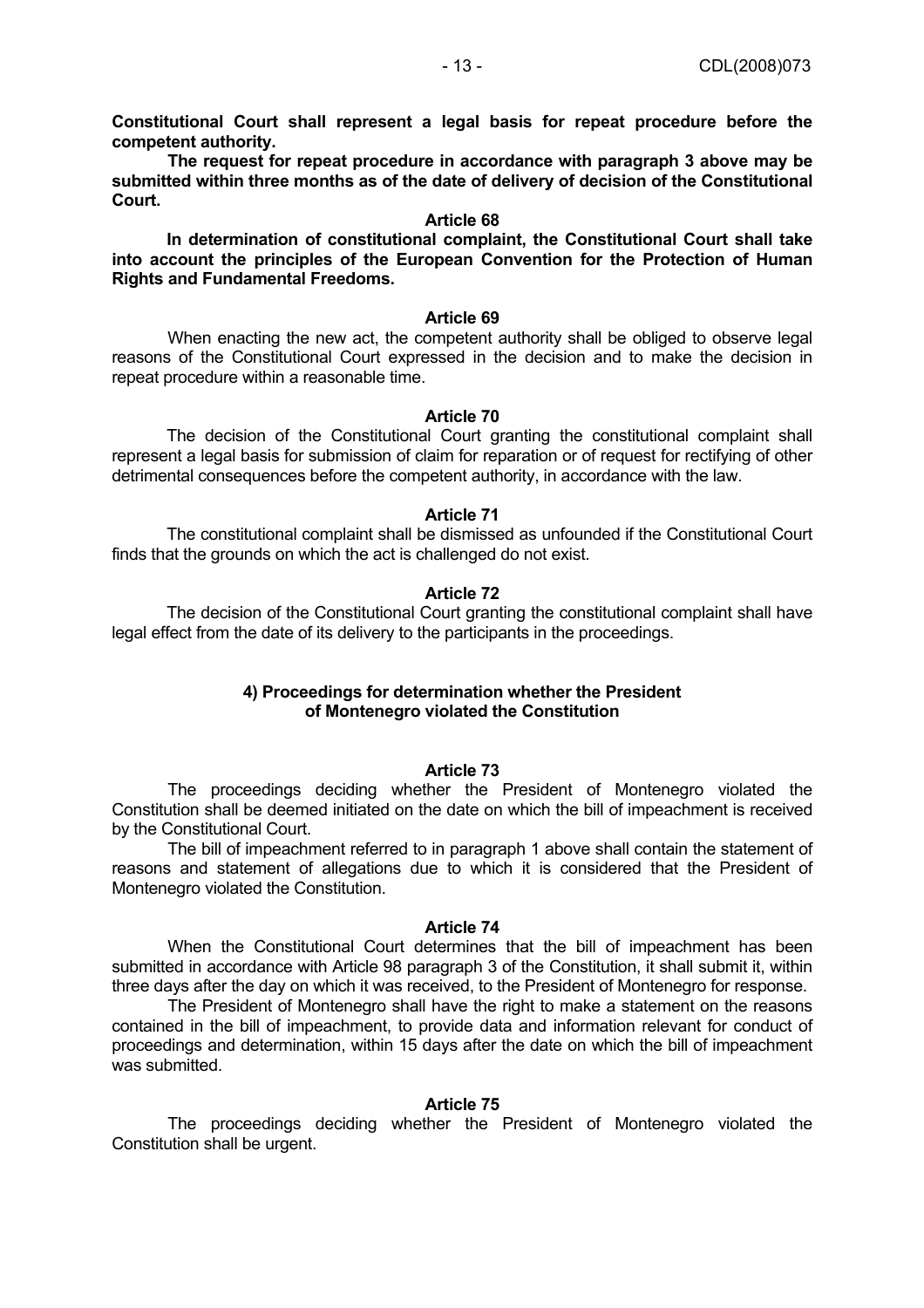In the proceedings deciding whether the President of Montenegro violated the Constitution, the Constitutional Court shall be limited solely to the bill of impeachment.

# **Article 77**

The Constitutional Court shall discontinue the proceedings:

1) if the Parliament withdraws the bill of impeachment and

2) if the office of the President of Montenegro is terminated during the proceedings.

Without prejudice to paragraph 1 subparagraph 2 above, the Constitutional Court shall continue the proceedings if requested by the President of Montenegro.

# **Article 78**

The Constitutional Court shall issue the decision on whether the President of Montenegro violated the Constitution within 45 days after the date on which the bill of impeachment was submitted.

# **Article 79**

 The Constitutional Court shall submit the decision regarding the violation of the Constitution by the President of Montenegro to the Parliament.

# *5) Proceedings resolving a conflict of jurisdiction*

# **Article 80**

The petition to resolve a conflict of jurisdiction shall be submitted by one or both of the conflicting authorities, as well as the person who is unable to exercise his rights due to acceptance or rejection of jurisdiction.

# **Article 81**

The petition to resolve a conflict of jurisdiction shall contain the names of the authorities, the subject of dispute and grounds on which they accept or reject jurisdiction.

# **Article 82**

The proceedings resolving the conflict of jurisdiction shall be deemed initiated on the date on which the Constitutional Court received the petition.

# **Article 83**

In case when the authority rejects or accepts the jurisdiction, the petition to resolve the conflict of jurisdiction shall be submitted within 15 days after the date on which the decision of the authority by which that authority declared itself non-competent or competent became legally binding or final.

# **Article 84**

The Constitutional Court shall discontinue the proceedings:

1) if the petition to resolve the conflict of jurisdiction has been withdrawn during the proceedings and

2) if the procedural preconditions for conduct of proceedings and determination have ceased to exist during the proceedings.

# **Article 85**

 The Constitutional Court may order to stay the proceedings before the authorities between which the conflict of jurisdiction occurred, until the decision is made.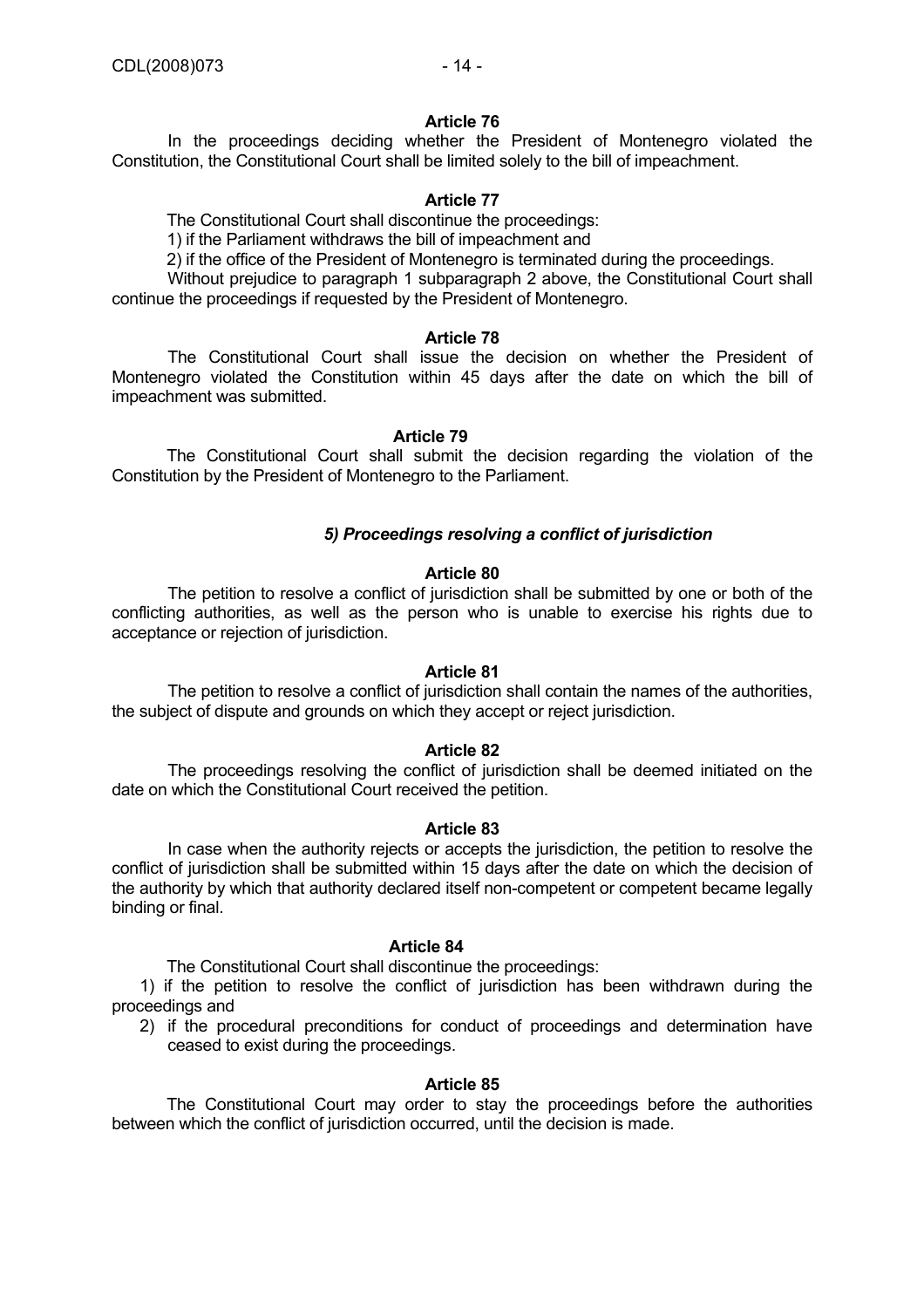The Constitutional Court shall decide which authority is competent, or that there is no conflict of jurisdiction.

# **Article 87**

 The decision of the Constitutional Court resolving the conflict of jurisdiction shall have legal effect from the date of its publication in the Official Gazette of Montenegro.

# *6) Pro***ceedings deciding on ban on work of a political party or of a nongovernmental organization**

# **Article 88**

The proceedings deciding to ban the work of a political party or of a non-governmental organization shall be initiated by a petition which may be submitted by;

- the Government;

- the Council of Defence and Security and

- state administration authority in charge of entry of a political party or a nongovernmental organization in the registry.

# **Article 89**

The petition for the ban on work of a political party or of a non-governmental organization must quote the prohibited activity referred to in Article 55 paragraph 1 of the Constitution, and/or the facts and circumstances of unconstitutional activity which may be a reason to ban the work of a political party or of a non-governmental organization.

# **Article 90**

The Constitutional Court may ban the work of a political party or of a non-governmental organization if their activities are directed or aimed at violent destruction of constitutional order, infringement on the territorial integrity of Montenegro, violation and call for violation of human freedoms and rights or instigating of racial, religious and other hatred and intolerance.

# **Article 91**

 When the Constitutional Court bans the work of a political party or of a nongovernmental organization, that political party or non-governmental organization shall be erased from the registry.

The decision banning the work of a political party or of a non-governmental organization shall have legal effect from the date of serving of the decision of the Constitutional Court to the competent authority.

# *7) Proceedings deciding on electoral disputes and disputes related to referendum*

# **a)** *Proceedings deciding on* **violation of right during elections**

# **Article 92**

The proceedings deciding on the violation of right during elections for the Members of the Parliament and Councillors shall be initiated by filing a complaint against the decision of the electoral commission dismissing or rejecting the appeal against the decision.

The complaint referred to in paragraph 1 above shall be filed within 24 hours from the hour the order was received.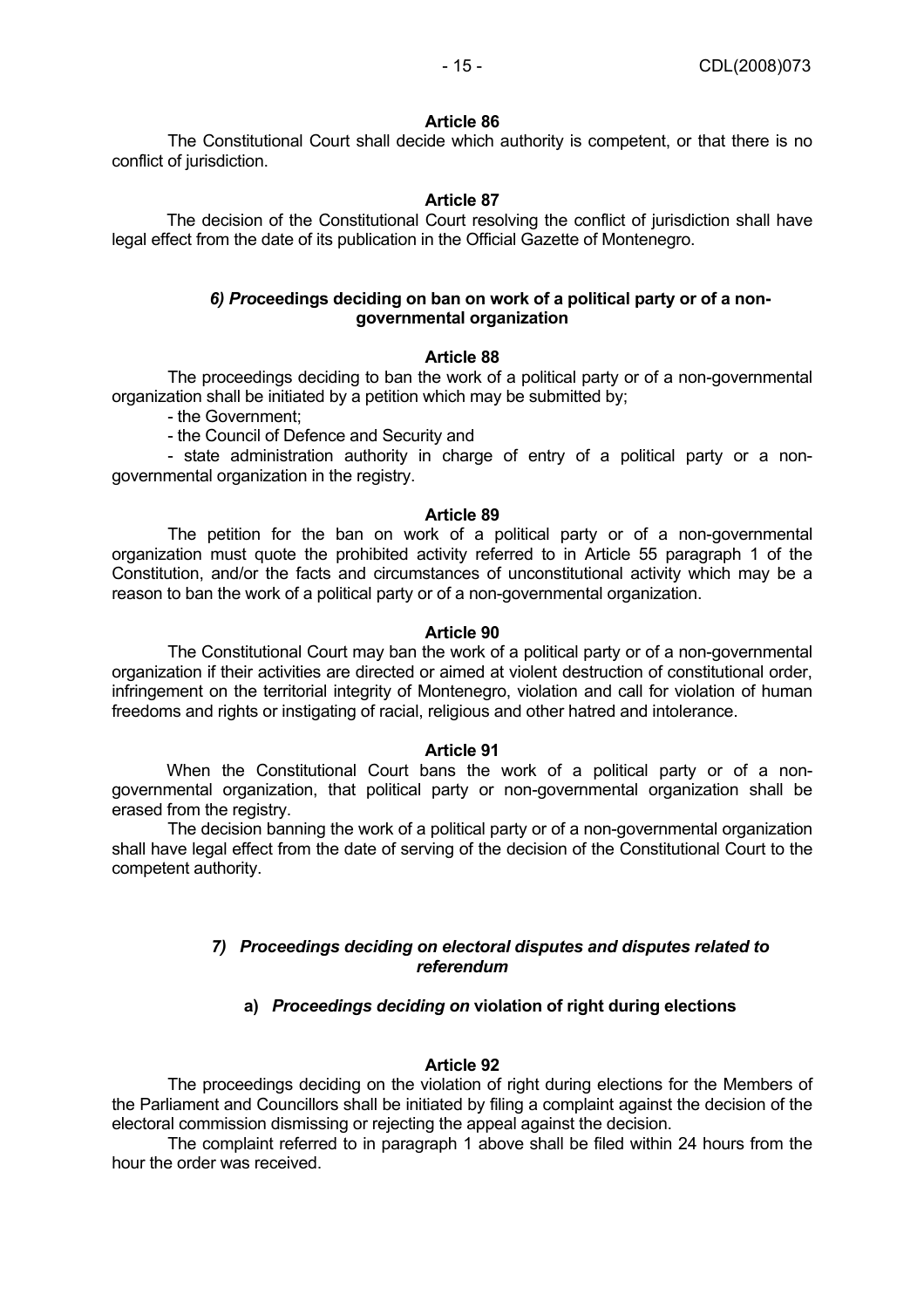The complaint may be filed by an elector, a candidate for a Member of the Parliament or a candidate for the Councillor, as well as by parties/groups nominating candidates.

The complaint shall contain grounds for and evidence of violation of the right during elections.

The Constitutional Court shall be due to render the decision on the complaint referred to in paragraph 1 above within 48 hours from the hour it was received.

# **Article 94**

The Constitutional Court shall serve one copy of the complaint to the authority in charge of administration of the election concerning the activity of which the electoral dispute has been initiated, with an order to deliver a response and necessary electoral acts and/or documentation within a specified period.

# **Article 95**

The complaint shall be filed with the Constitutional Court within 24 hours from the hour of delivery of the decision of the competent electoral commission.

The Constitutional Court is due to render the decision on the complaint referred to in paragraph 1 above within 48 hours from the hour it was received.

# **Article 96**

The Constitutional Court shall dismiss the complaint by an order if it does not have jurisdiction, if the complaint was late and if the complaint is inadmissible.

# **Article 97**

 The Constitutional Court shall decide on complaint by a decision. The complaint shall be granted or dismissed as unfounded by a decision.

# **Article 98**

Where an irregularity in an election procedure was proved, and had a significant influence on the result of the election, the Constitutional Court shall issue a decision annulling the entire electoral procedure or parts thereof which must be precisely specified.

In the case referred to in paragraph 1 above, the entire electoral procedure or parts thereof shall be repeated within ten days as of the date of serving of the decision of the Constitutional Court to the competent authority.

In the case referred to in paragraph 2 above, the final results shall be established by the competent electoral commission within five days as of the date on which the elections were held.

# **Article 99**

The decision of the Constitutional Court annulling the entire electoral procedure or a part thereof shall have legal effect as of the date of serving of the decision of the Constitutional Court to the competent authority.

# **Article 100**

The proceedings deciding on the violation of right during elections for the President and the Members of the Government, President of the Supreme Court, President and judges of the Constitutional Court, Chief State Prosecutor and State Prosecutor, Ombudsman, Governor of the Central Bank and Members of the Council of the Central Bank, President and Members of the Senate of the State Audit Institution and other holders of the offices appointed by the Parliament, shall be initiated by the complaint which may be filed by the candidate or the party/group nominating the candidate.

Complaint referred to in paragraph 1 above shall contain grounds for and evidence of violation of the right during election.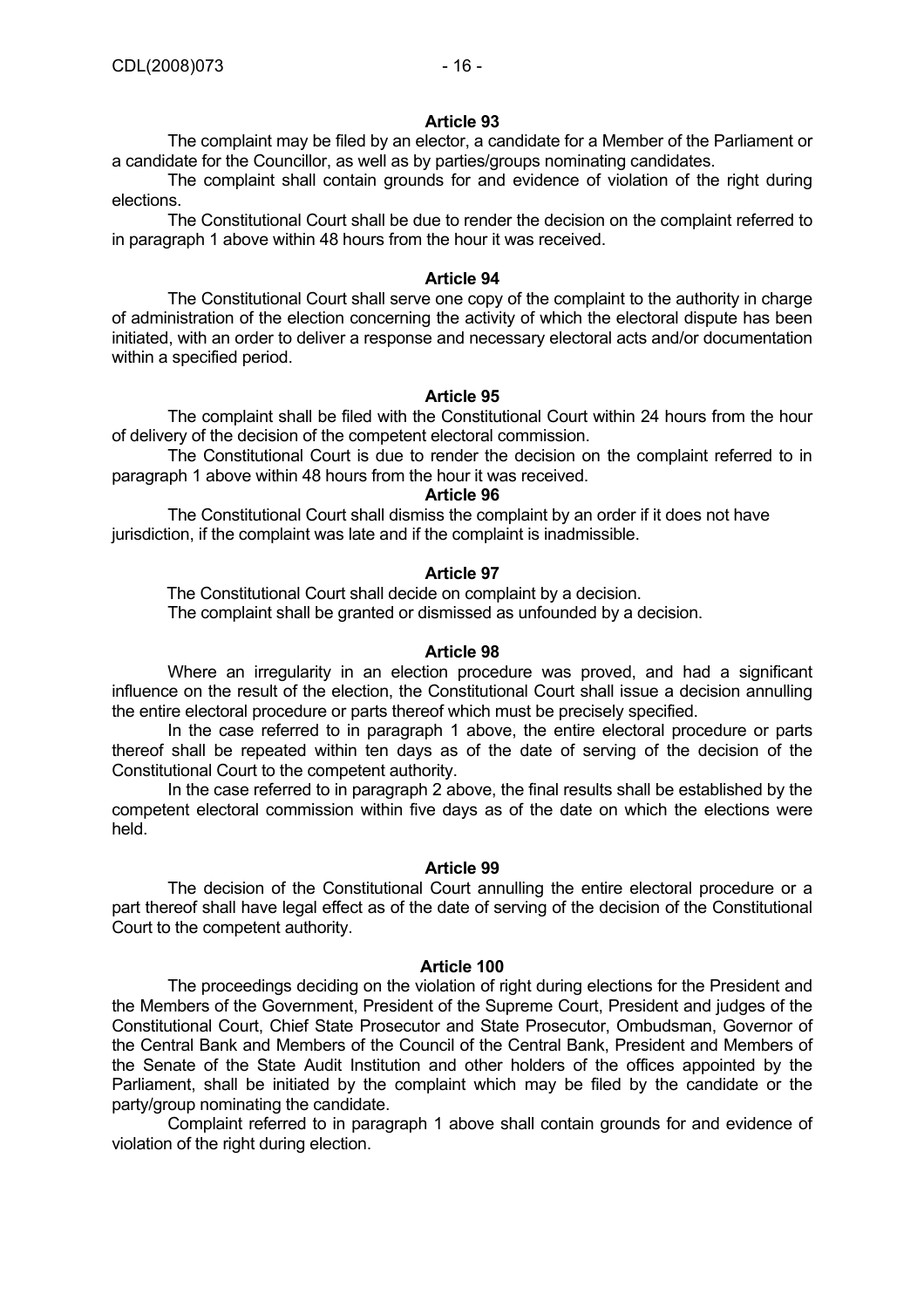Decision of the Constitutional Court deciding on the violation of rights during the elections of persons referred to in Article 100 above shall have legal effect from the date of serving of the decision to the Parliament.

# *b) Proceedings deciding on* **violation of right during elections** *for the President of Montenegro and a Mayor*

## **Article 102**

The proceedings deciding on the violation of right during elections for the President of Montenegro and a Mayor shall be initiated by a complaint which may be filed by the presidential candidate, the party/group nominating the candidate or by an elector.

Complaint referred to in paragraph 1 above shall contain grounds for and evidence of violation of the right during election.

### **Article 103**

The provisions of this Law relating to the proceedings deciding on the violation of right during elections shall apply to the proceedings deciding on the violation of right during elections for the President of Montenegro and a Mayor.

# *v) Proceedings deciding on* **violation of right during** *referendum*

# **Article 104**

Complaint to decide on violation of right during referendum may be filed by an elector and authority calling the referendum.

The complaint must be reasoned and contain grounds for violation and evidence.

## **Article 105**

The decision on violation of rights referred to in Article 104 above shall be issued by the Constitutional Court within 30 days as of the date of initiation of proceedings.

The decision of the Constitutional Court referred to in paragraph 1 above shall have legal effect from the date of serving of the decision to the competent authority.

# **Article 106**

The provisions of this Law relating to the proceedings deciding on the violation of right during elections shall apply to the proceedings deciding on the violation of right during referendum.

# *8) Proceedings deciding on compatibility of measures and actions of public authorities undertaken during the state of war and emergency*

# **Article 107**

The proceedings deciding on compatibility of measures and actions of public authorities undertaken during the state of war and emergency shall be initiated by complaint.

The complaint referred to in paragraph 1 above may be submitted by a person who considers that these measures and actions limit the exercise of individual freedoms and rights beyond the extent necessary to achieve the purpose for which this limitation has been introduced.

The complaint referred to in paragraph 1 above shall be filed within three days from the date of introduction of measures and actions during the state of war and emergency.

The complaint referred to in paragraph 1 above must contain the statement of reasons and grounds for and evidence of limitations on the exercise of individual freedoms and rights, referred to in Article 25 of the Constitution of Montenegro.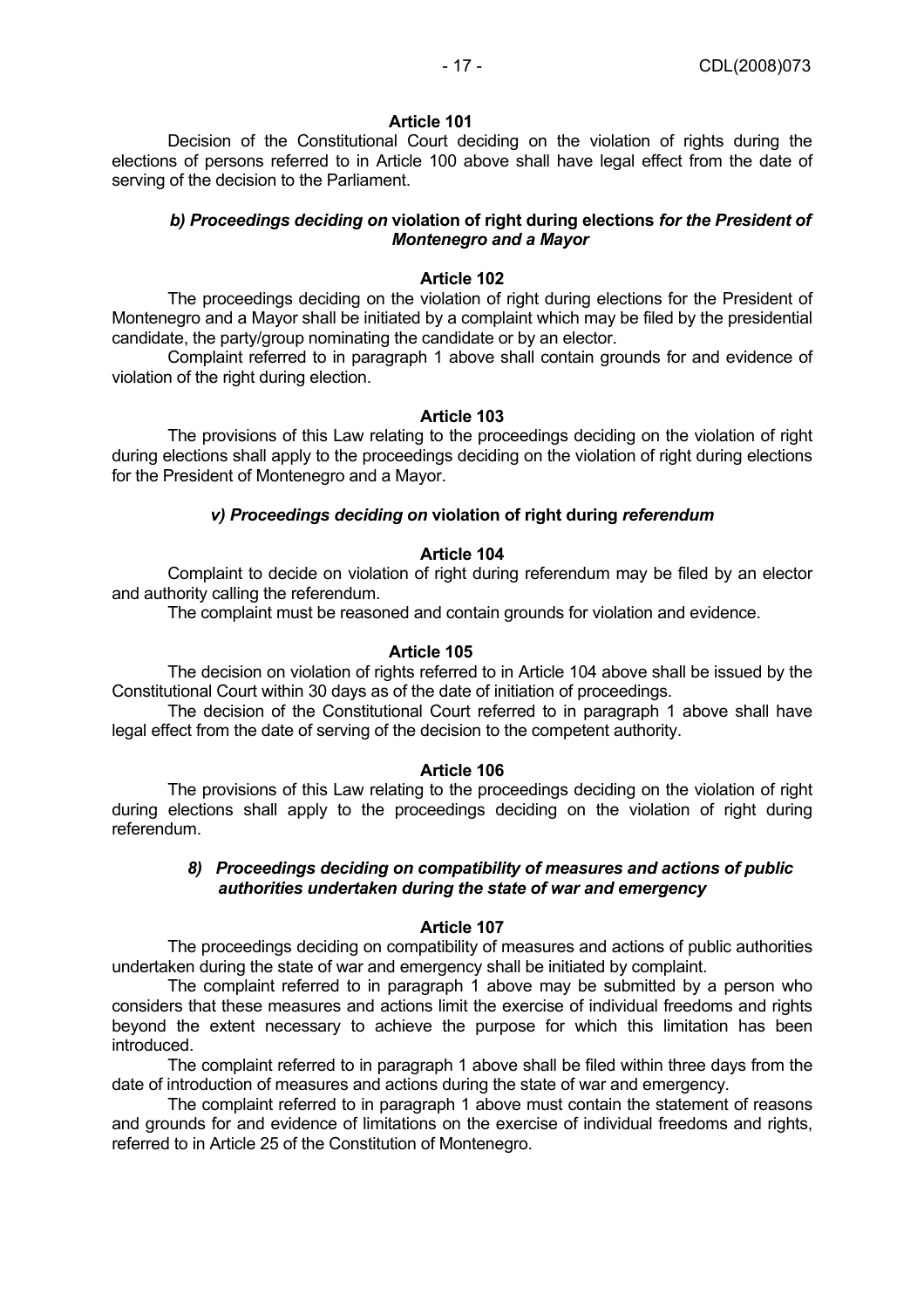The Constitutional Court shall issue the decision establishing compatibility or incompatibility with the Constitution of measures and actions referred to in Article 107 above within seven days from the date of receipt of complaint in the Constitutional Court.

 When the Constitutional Court establishes that the measures and actions are incompatible with the Constitution, it shall repeal the act entirely or partially, and/or ban the action.

# **Article 109**

The decision of the Constitutional Court shall have legal effect from the date of serving of the decision to the competent authority.

# *9.* **Monitoring the implementation of constitutionality and legality**

# **Article 110**

 The Constitutional Court shall monitor the implementation of constitutionality and legality and notify the Parliament about any occurrence of unconstitutionality and illegality it has noticed.

 The notification referred to in paragraph 1 above shall be established by the Session of the Constitutional Court.

# **IV- PENAL PROVISIONS**

# **Article 111**

 Authority, organization or another legal entity shall be fined for a misdemeanour in the amount not less than \_\_\_\_ nor more than

1) if they fail to submit to the  $\overline{\text{Constitutional}}$  Court the challenged general act and necessary documentation and to provide data and information relevant for the conduct of the proceedings and determination within the prescribed time-limit (Article \_\_\_\_);

 2) if they fail to submit to the Constitutional Court necessary data and information relevant for the conduct of the proceedings and determination (Article  $\qquad$  ).

 The entrepreneur shall also be fined for a misdemeanour referred to in paragraph 1 above in the amount not less than \_\_\_\_ nor more than

 The responsible person in the authority, organization or another legal entity shall also be fined for a misdemeanour referred to in paragraph 1 above in the amount not less than nor more than \_\_\_.

# *V –* **TRANSITIONAL AND FINAL PROVISIONS**

# **Article 112**

 Proceedings before the Constitutional Court initiated before the effective date of this Law shall be finalized according to the provisions of this Law.

# **Article 113**

 Constitutional complaints filed before the effective date of this Law shall be deemed timely submitted, and they shall be allowed against individual acts and actions adopted after the date of entry into force of the Constitution of Montenegro.

# **Article 114**

 The Constitutional Court shall adopt its Rules of Procedure within 90 days of the effective date of this Law.

 Until the Rules of Procedure are adopted, the provisions of the Rules of Procedure of the Constitutional Court of the Republic of Montenegro (Official Gazette of the Republic of Montenegro, Nos. 53/93, 10/97 and 80/05) shall apply, unless they are contrary to this Law.